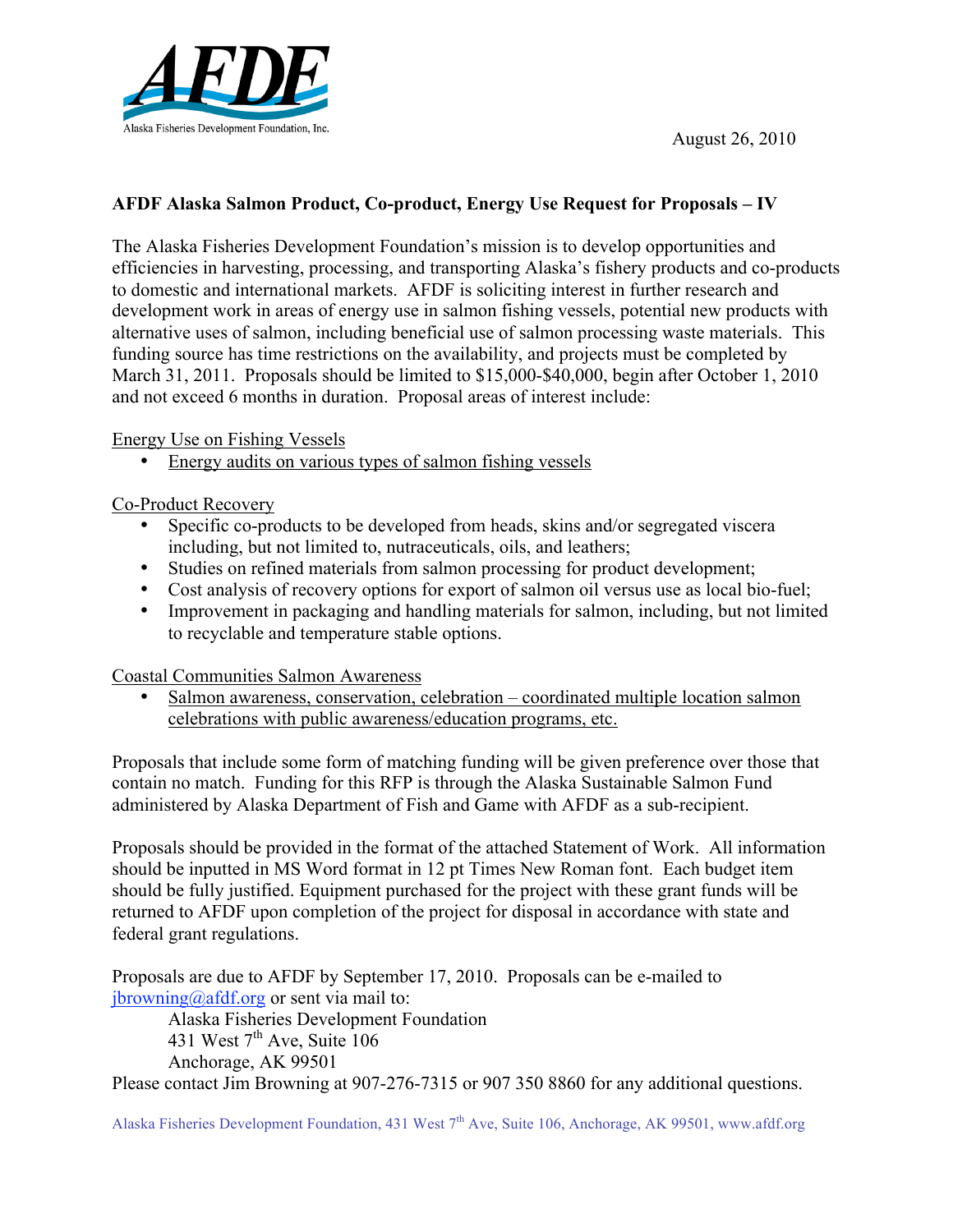# **Statement of Work**

**I. Project Title:**

### **II. Project Manager / Principal Investigator:**

**III. Project Start and End Date:** Month/Day/Year to Month/Day/Year

### **IV. Project Description**

- 1. Introduction Background information that explains why the project is needed.
- 2. Proposal Summary

Summarize the project and the benefits of the project in language understandable to individuals not familiar with the specific subject area

### **V. Objectives**

1. Project Objectives

Describe the project's specific objectives, by task, if possible.

- 2. Justification Describe why each objective is important.
- 3. Project Impacts Describe anticipated impacts, outcomes, and evaluation of project objectives, and any measurable benefits.
- 4. Methods/Modeling Describe your approach to achieving your objective. This information should be presented as a 1 to 3-page summary.

### **VI. Results/Deliverable Products**

Provide estimated date when products will be completed.

**VII. Benefits to Salmon Fisheries/Salmon Fishers/Communities** Describe benefits to salmon fisheries, fishers and communities.

#### **VIII. Project Milestones and Timelines** Provide in bullet format with Month/Year and item

### **IX. Partners**

Identify any other organization or company that will participate in the work. Include estimate of level of participation.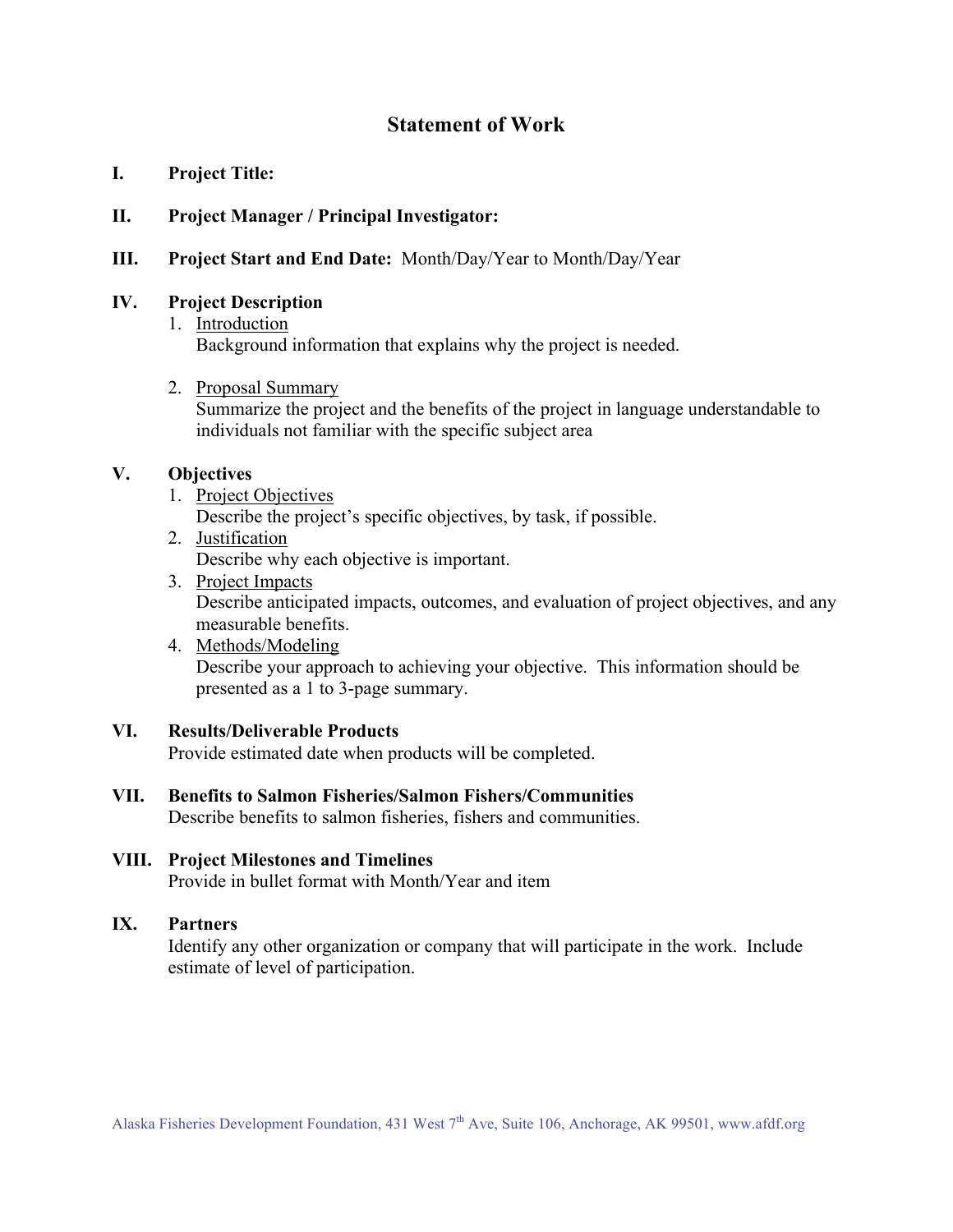# **X. Budget**

[Arrange by line item, by State fiscal year. Line items are: Salaries, Travel, Contracts, Supplies, and Equipment. Equipment is purchases of equipment over \$5,000 per item. Round all funds to nearest dollar. The State of Alaska fiscal year is July  $1<sup>st</sup>$  to June  $30<sup>th</sup>$ ; therefore, FY07 is July 1, 2006 to June 30, 2007.

|                    | <b>FY09</b> | <b>FY10</b> | <b>Total</b> |
|--------------------|-------------|-------------|--------------|
| 100 Personnel      |             |             |              |
| 200 Travel         |             |             |              |
| 300 Contractual    |             |             |              |
| 400 Supplies       |             |             |              |
| 500 Equipment      |             |             |              |
| Total Direct Costs |             |             |              |

**Budget Narrative:** 

100 Personnel: Costs cover salary and benefits

| Position   | Salary | Hours | Costs |
|------------|--------|-------|-------|
|            |        |       |       |
|            |        |       |       |
|            |        |       |       |
|            |        |       |       |
| Total Cost |        |       |       |

200 Travel: Travel includes

|                   |  |  |  | Location   FYXX   Traveler   Purpose   Number   Airfare   Per   Other |      |  | Total |
|-------------------|--|--|--|-----------------------------------------------------------------------|------|--|-------|
| To and            |  |  |  | of Trips                                                              | Diem |  |       |
| From              |  |  |  |                                                                       |      |  |       |
|                   |  |  |  |                                                                       |      |  |       |
|                   |  |  |  |                                                                       |      |  |       |
| <b>Total Cost</b> |  |  |  |                                                                       |      |  |       |

No foreign travel will be authorized in these projects.

300 Contractual: Contracts include

| Item       | Purpose | Cost |
|------------|---------|------|
|            |         |      |
|            |         |      |
| Total Cost |         |      |

Note: Contracts include services including freight.

Alaska Fisheries Development Foundation, 431 West  $7<sup>th</sup>$  Ave, Suite 106, Anchorage, AK 99501, www.afdf.org